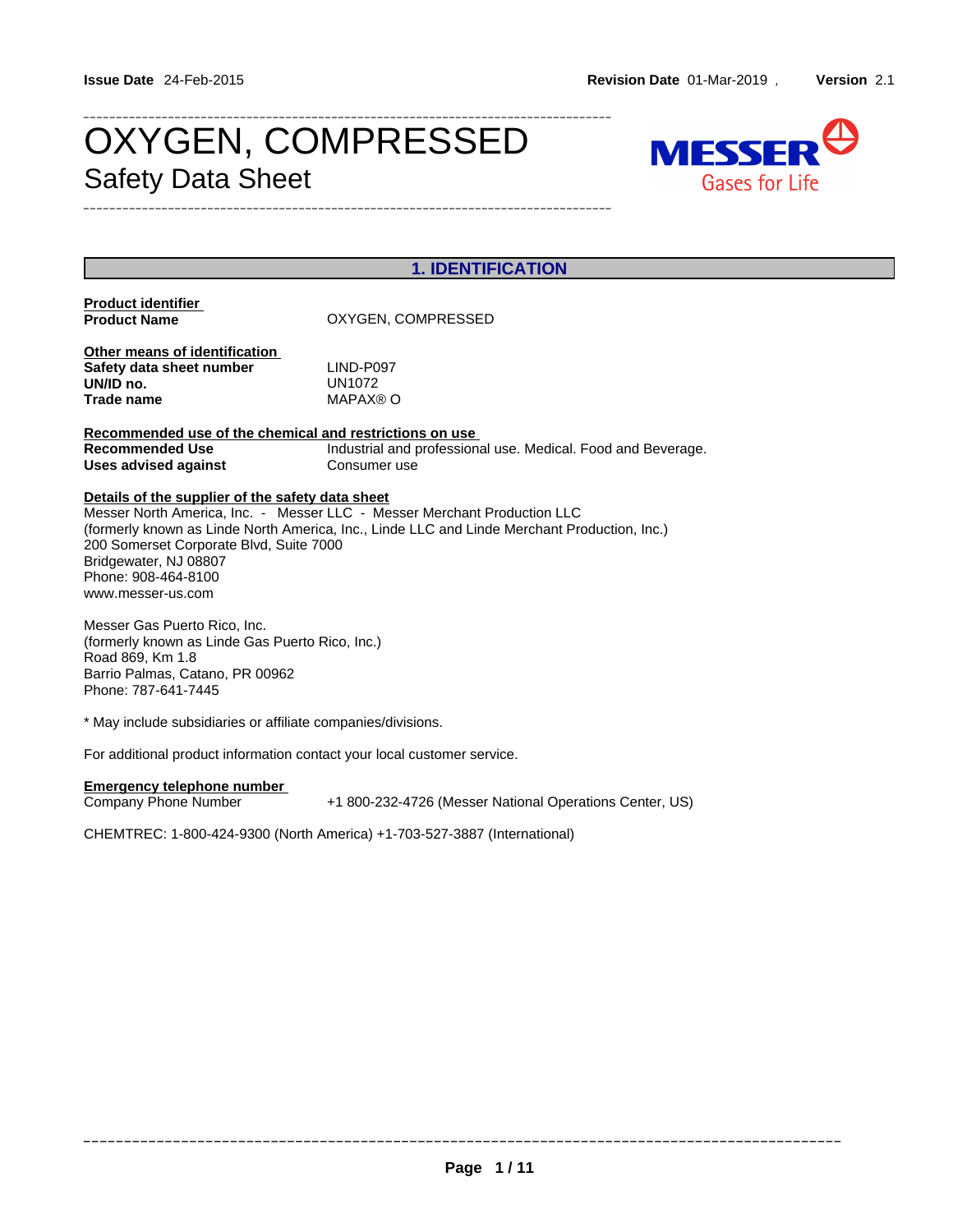# **2. HAZARDS IDENTIFICATION**

## **Classification**

This chemical is considered hazardous by the 2012 OSHA Hazard Communication Standard (29 CFR 1910.1200).

| Oxidizing<br>$\sim$<br>uases | arr.<br>דרזי |
|------------------------------|--------------|
| <b>Gases</b>                 | $\sim$       |
| .                            | O۲.          |
| unae                         | ua:          |
| ssuit                        | ושו          |

#### **Label elements**



**Signal word Danger**

## **Hazard Statements**

May cause or intensify fire; oxidizer Contains gas under pressure; may explode if heated

# **Precautionary Statements - Prevention**

Do not handle until all safety precautions have been read and understood Keep and store away from clothing and other combustible materials Keep valves and fittings free from oil and grease Use and store only outdoors or in a well ventilated place Use a backflow preventive device in piping Use only equipment of compatible materials of construction and rated for cylinder pressure Use only with equipment cleaned for oxygen service Open valve slowly Close valve after each use and when empty

## **Precautionary Statements - Response**

In case of fire: Stop leak if safe to do so.

#### **Precautionary Statements - Storage**

Protect from sunlight when ambient temperature exceeds 52°C/125°F

#### **Hazards not otherwise classified (HNOC)**

Not applicable

# **3. COMPOSITION/INFORMATION ON INGREDIENTS**

| - -<br>Chemical<br>Name                                         | CAS No.                   | .<br>iume<br>-70<br>-or | <b>AL</b><br>emica<br>Formula |
|-----------------------------------------------------------------|---------------------------|-------------------------|-------------------------------|
| $\bigcap V \cup \bigcap \Gamma$<br>$1 - F N$<br>$\cdot$<br>. ۸۸ | 7700<br>. . $OZ - 44 - 7$ | ~~<br>,uu<br>.          |                               |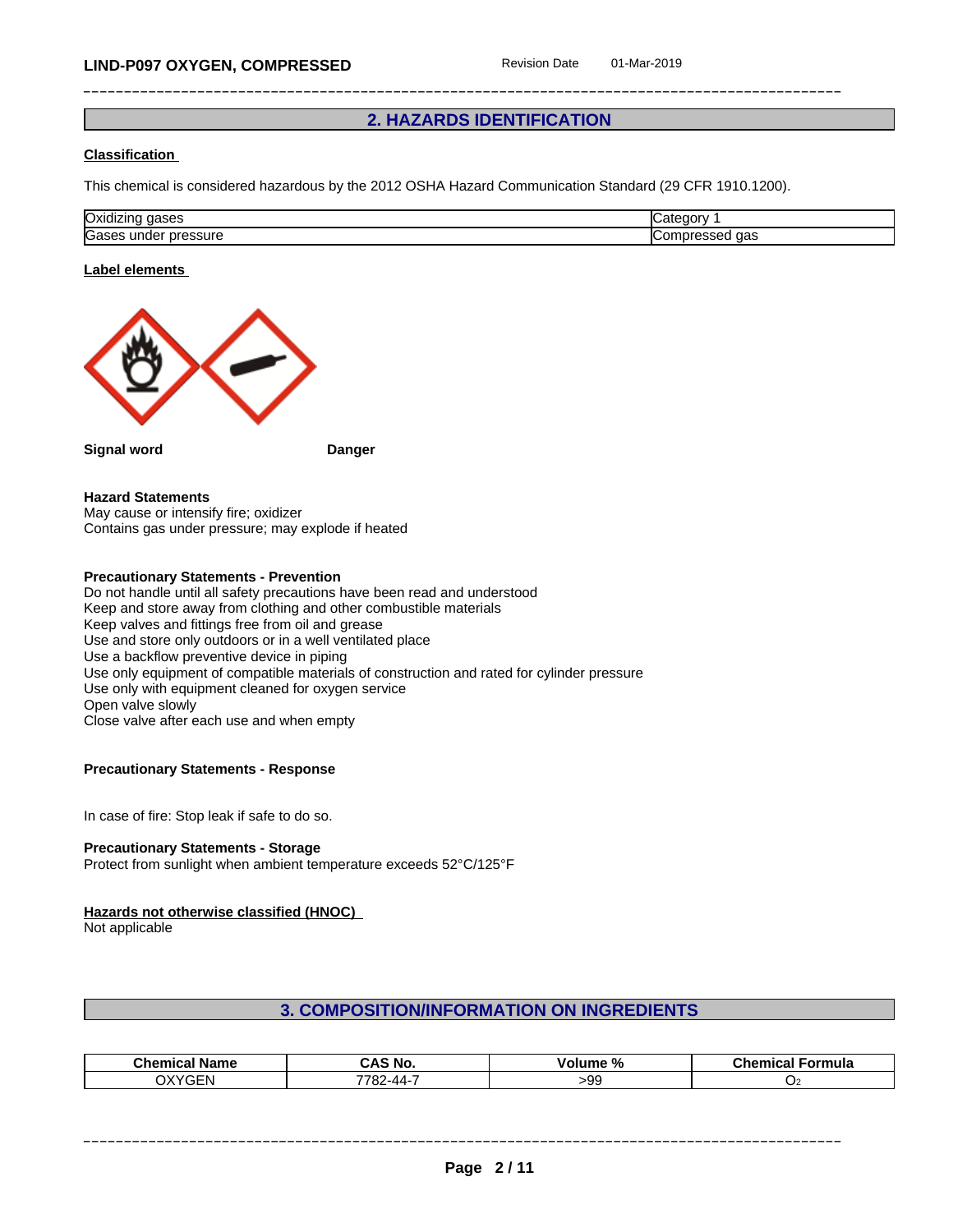# **4. FIRST AID MEASURES**

### **Description of first aid measures**

| <b>General advice</b>                                       | Show this safety data sheet to the doctor in attendance.                                                                                                                                                                                                                                  |  |  |  |
|-------------------------------------------------------------|-------------------------------------------------------------------------------------------------------------------------------------------------------------------------------------------------------------------------------------------------------------------------------------------|--|--|--|
| <b>Inhalation</b>                                           | Move victim to fresh air. Seek immediate medical attention/advice.                                                                                                                                                                                                                        |  |  |  |
| <b>Skin contact</b>                                         | None under normal use. Get medical attention if symptoms occur.                                                                                                                                                                                                                           |  |  |  |
| Eye contact                                                 | None under normal use. Get medical attention if symptoms occur.                                                                                                                                                                                                                           |  |  |  |
| Ingestion                                                   | Not an expected route of exposure.                                                                                                                                                                                                                                                        |  |  |  |
| Most important symptoms and effects, both acute and delayed |                                                                                                                                                                                                                                                                                           |  |  |  |
| <b>Symptoms</b>                                             | Oxygen is not acutely toxic under normal pressure. Oxygen is more toxic when inhaled at<br>elevated pressures. Depending upon pressure and duration of exposure, pure oxygen at<br>elevated pressures may cause cramps, dizziness, difficulty breathing, convulsions, edema<br>and death. |  |  |  |
|                                                             | Indication of any immediate medical attention and special treatment needed                                                                                                                                                                                                                |  |  |  |
| Note to physicians                                          | Treat symptomatically.                                                                                                                                                                                                                                                                    |  |  |  |

# **5. FIRE-FIGHTING MEASURES**

#### **Suitable extinguishing media**

Use extinguishing measures that are appropriate to local circumstances and the surrounding environment.

Unsuitable extinguishing media None.

# **Specific extinguishing methods**

Continue to cool fire exposed cylinders untilflames are extinguished. Damaged cylinders should be handled only by specialists.

# **Specific hazards arising from the chemical**

May cause or intensify fire; oxidizer. Will support and accelerate combustion of combustible materials (wood, paper, oil, debris, etc). Cylinders may rupture under extreme heat.

#### **Protective equipment and precautions for firefighters**

As in any fire, wear self-contained breathing apparatus pressure-demand, NIOSH (approved or equivalent) and full protective gear.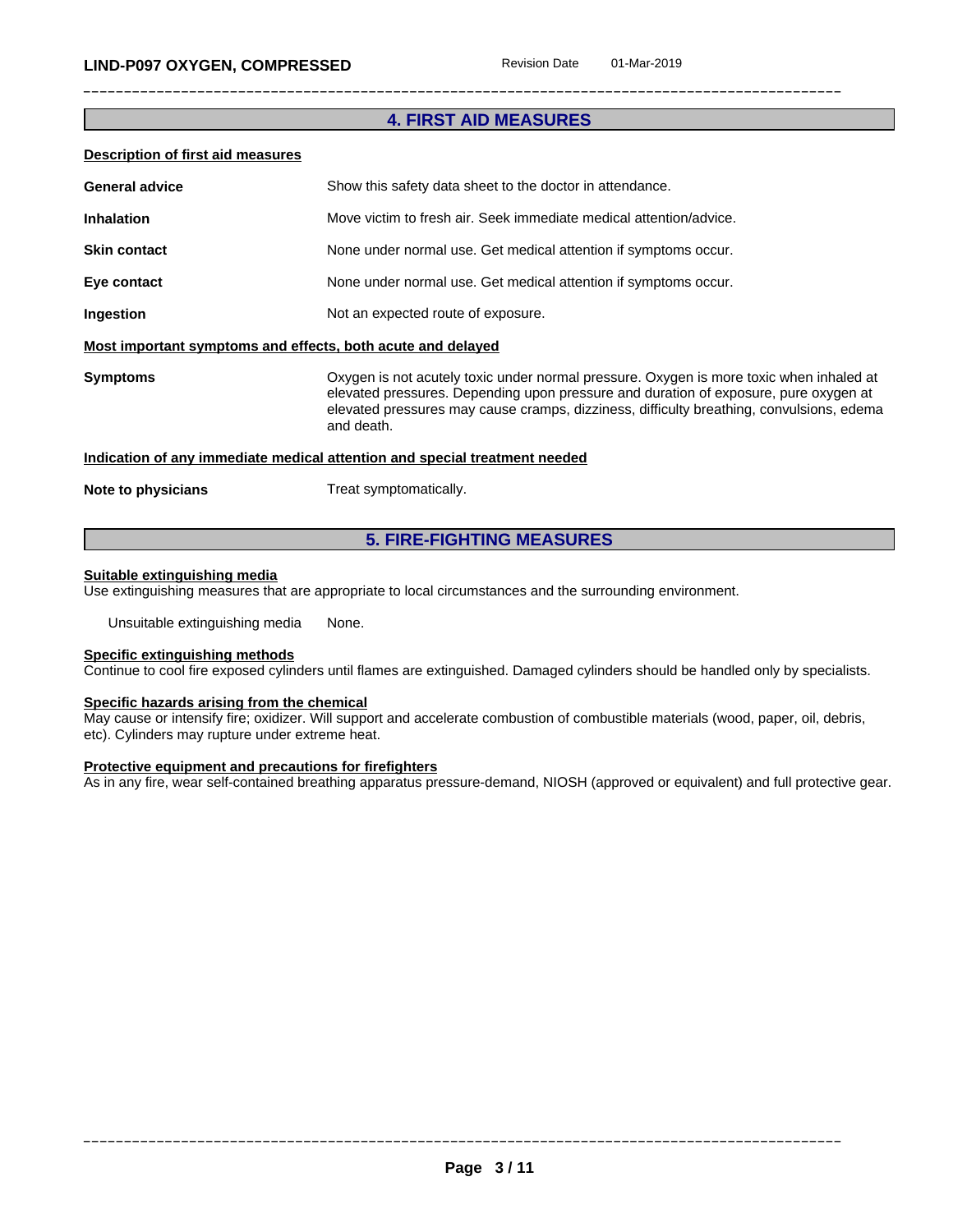# **6. ACCIDENTAL RELEASE MEASURES**

# **Personal precautions, protective equipment and emergency procedures**

| <b>Personal precautions</b><br>Evacuate personnel to safe areas. Ensure adequate ventilation, especially in confined<br>areas. Monitor oxygen level. Eliminate all ignition sources if safe to do so. |                                                                                                                                                                                                                                                       |  |  |
|-------------------------------------------------------------------------------------------------------------------------------------------------------------------------------------------------------|-------------------------------------------------------------------------------------------------------------------------------------------------------------------------------------------------------------------------------------------------------|--|--|
| <b>Environmental precautions</b>                                                                                                                                                                      |                                                                                                                                                                                                                                                       |  |  |
| <b>Environmental precautions</b>                                                                                                                                                                      | Prevent spreading of vapors through sewers, ventilation systems and confined areas.                                                                                                                                                                   |  |  |
| Methods and material for containment and cleaning up                                                                                                                                                  |                                                                                                                                                                                                                                                       |  |  |
| <b>Methods for containment</b>                                                                                                                                                                        | Stop the flow of gas or remove cylinder to outdoor location if this can be done without risk.<br>If leak is in container or container valve, contact the appropriate emergency telephone<br>number in Section 1 or call your closest Messer location. |  |  |
| Methods for cleaning up                                                                                                                                                                               | Return cylinder to Messer or an authorized distributor.                                                                                                                                                                                               |  |  |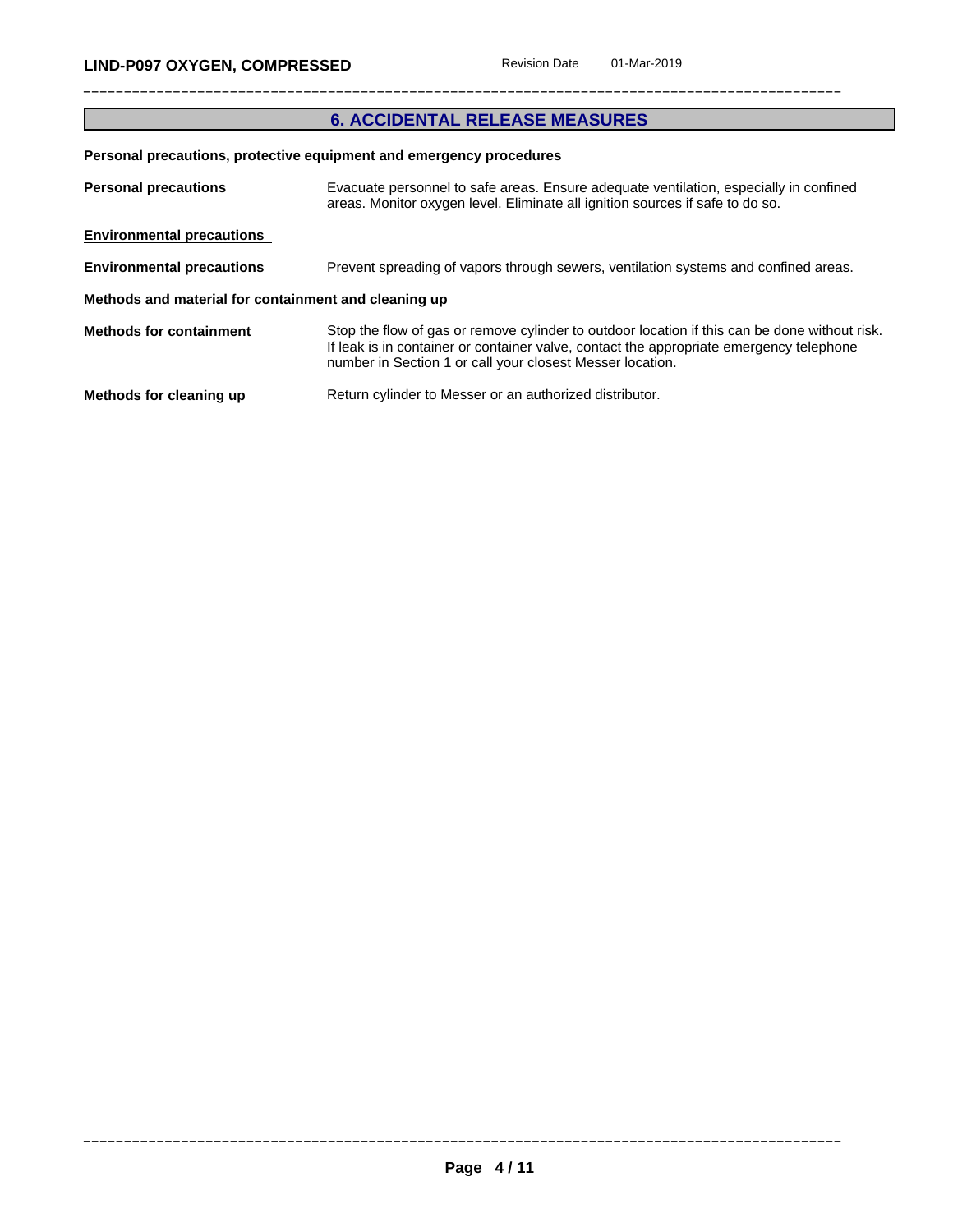# **7. HANDLING AND STORAGE**

#### **Precautions for safe handling**

**Advice on safe handling** Keep valves and fittings free from oil and grease Use only equipment of compatible materials of construction Open valve slowly "NO SMOKING" signs should be posted in storage and use areas. Separate flammable gas cylinders from oxygen and other oxidizers by a minimum distance of 20 ft. or by a 5 ft. high barrier with a minimum fire resistance rating of a half an hour. Dry product is non-corrosive and may be used with all materials of construction. Moisture causes metal oxides which are formed with air to be hydrated so that they include volume and lose their protective role (rust formation). Concentrations of  $SO_2$ , Cl<sup>2</sup> , salt, etc. in the moisture enhances the rusting of metals in air. Carbon steels and low alloy steels are acceptable for use at lower pressures. For high pressure applications stainless steels are acceptable as are copper and its alloys, nickel and its alloys, brass bronze, silicon alloys, Monel®, Inconel®, and beryllium. Lead and silver or lead tin alloys are good gasket materials. Teflon®, Teflon® composites, or Kel-F® are preferred non-metallic gasket materials. Oxygen should not be used as a substitute for compressed air in pneumatic equipment since they generally contain flammable lubricants. Equipment able to use oxygen must be "cleaned for oxygen service". Check with the equipment supplier to verify oxygen compatibility for the service conditions.

Protect cylinders from physical damage; do not drag, roll, slide or drop. When moving cylinders, even for short distance, use a cart designed to transport cylinders. Never attempt to lift a cylinder by its valve protection cap. Never insert an object (e.g. wrench, screwdriver, pry bar,etc.) into valve cap openings. Doing so may damage valve, causing leak to occur. Use an adjustable strap wrench to remove over-tight or rusted caps. Use only with adequate ventilation. Use only with equipment rated for cylinder pressure. Use a backflow preventive device in piping. Close valve after each use and when empty. If user experiences any difficulty operating cylinder valve discontinue use and contact supplier.

Never put cylinders into trunks of cars or unventilated areas of passenger vehicles. Never attempt to refill a compressed gas cylinder without the owner's written consent. Never strike an arc on a compressed gas cylinder or make a cylinder a part of an electrical circuit. Ensure the complete gas system has been checked for leaks before use.

Only experienced and properly instructed persons should handle gases under pressure. Always store and handle compressed gas cylinders in accordance with Compressed Gas Association, pamphlet CGA-P1, Safe Handling of Compressed Gases in Containers.

For additional recommendations, consult Compressed Gas Association's Pamphlets SB-7, G-4.3, G-4.1, G-4.4, P-2.5, G-4.9, P-14, and SB-2.

#### **Conditions for safe storage, including any incompatibilities**

| near combustible materials. |
|-----------------------------|
|-----------------------------|

## **Incompatible materials** Reducing agents. Combustible material. Organic material. Oil. Grease.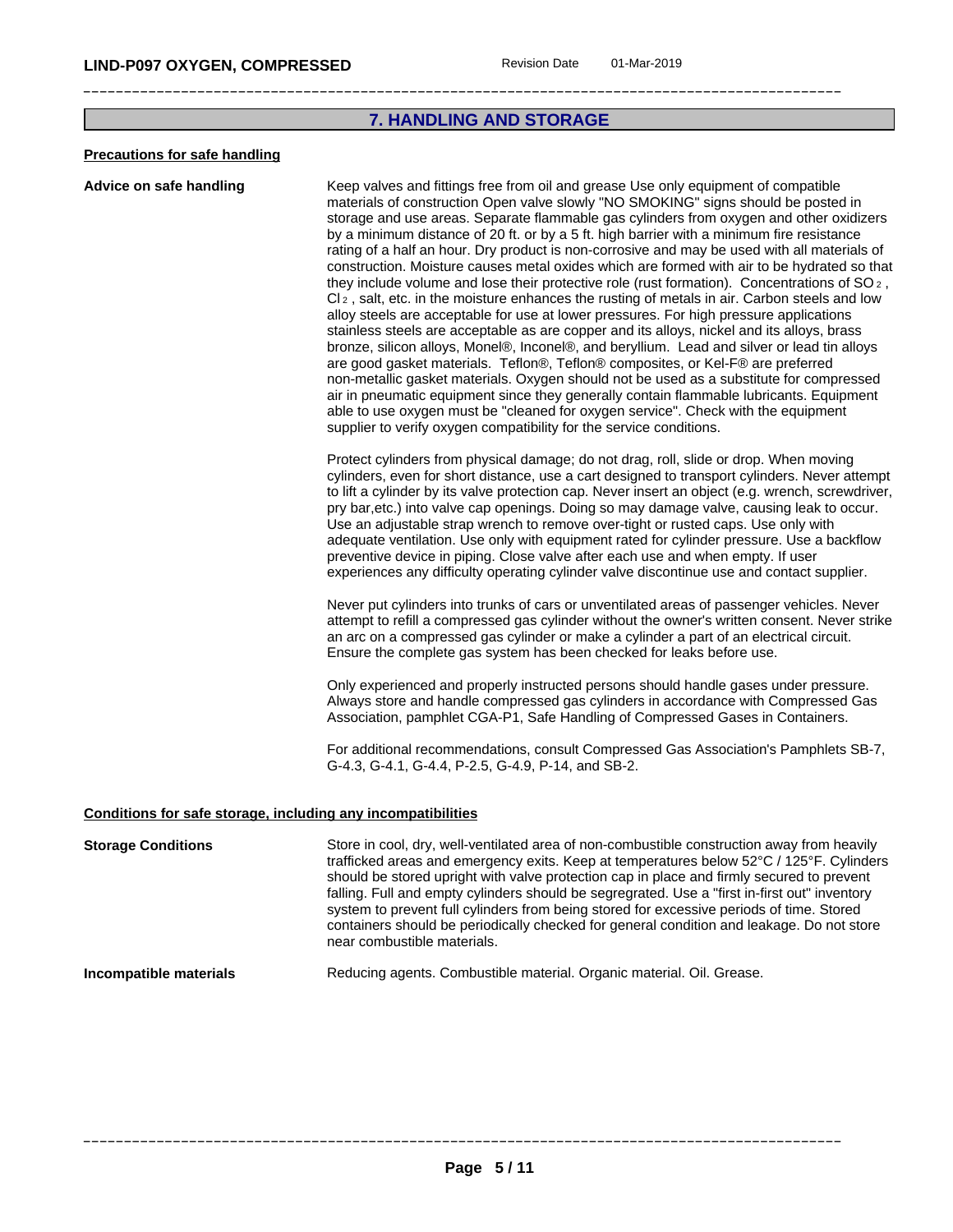# **8. EXPOSURE CONTROLS/PERSONAL PROTECTION**

| <b>Control parameters</b>               |                                                                                                                                                                                                                                                                                               |  |
|-----------------------------------------|-----------------------------------------------------------------------------------------------------------------------------------------------------------------------------------------------------------------------------------------------------------------------------------------------|--|
| <b>Exposure Guidelines</b>              | This product, as supplied, does not contain any hazardous materials with occupational<br>exposure limits established by the region specific regulatory bodies                                                                                                                                 |  |
| <b>Appropriate engineering controls</b> |                                                                                                                                                                                                                                                                                               |  |
| <b>Engineering Controls</b>             | Ventilation systems. Use local exhaust in combination with general ventilation as necessary<br>to keep oxygen concentrations below 23.5%. Consider installation of leak detection<br>systems in areas of use and storage. Systems under pressure should be regularly checked<br>for leakages. |  |
|                                         | Individual protection measures, such as personal protective equipment                                                                                                                                                                                                                         |  |
| <b>Eye/face protection</b>              | Wear safety glasses with side shields (or goggles).                                                                                                                                                                                                                                           |  |
| Skin and body protection                | Work gloves and safety shoes are recommended when handling cylinders. Gloves must be<br>clean and free from grease or oil.                                                                                                                                                                    |  |
| <b>Respiratory protection</b>           | No special protective equipment required.                                                                                                                                                                                                                                                     |  |
| <b>General Hygiene Considerations</b>   | Handle in accordance with good industrial hygiene and safety practice.                                                                                                                                                                                                                        |  |

# **9. PHYSICAL AND CHEMICAL PROPERTIES**

# **Information on basic physical and chemical properties**

| <b>Physical state</b><br>Appearance<br>Odor<br>Odor threshold<br>рH<br>Melting/freezing point<br><b>Evaporation rate</b><br>Flammability (solid, gas)<br>Lower flammability limit:<br><b>Upper flammability limit:</b><br><b>Flash point</b><br><b>Autoignition temperature</b> | Gas<br>Colorless<br>Odorless<br>No information available<br>Not applicable<br>$-218.8$ °C / $-361.8$ °F<br>Not applicable<br>See Section 5.<br>Not applicable<br>Not applicable<br>Not applicable<br>No data available<br>No data available |
|---------------------------------------------------------------------------------------------------------------------------------------------------------------------------------------------------------------------------------------------------------------------------------|---------------------------------------------------------------------------------------------------------------------------------------------------------------------------------------------------------------------------------------------|
| Decomposition temperature<br><b>Oxidizing properties</b><br><b>Water solubility</b>                                                                                                                                                                                             | Oxidizer<br>Slightly soluble                                                                                                                                                                                                                |
| <b>Partition coefficient</b><br><b>Kinematic viscosity</b>                                                                                                                                                                                                                      | 0.65<br>Not applicable                                                                                                                                                                                                                      |

| <b>Chemical Name</b> | Molecular<br>weiaht | <b>Boiling</b><br>point/range | Vapor Pressurel               | Vapor density<br>$(air = 1)$ | <b>Gas Density</b><br>ka/m <sup>3</sup> @20°C | Critical<br>Temperature |
|----------------------|---------------------|-------------------------------|-------------------------------|------------------------------|-----------------------------------------------|-------------------------|
| <b>OXYGEN</b>        | 31.99               | -182.9 °C                     | Above critical<br>temperature |                              | .331                                          | $-118.6\degree$ C       |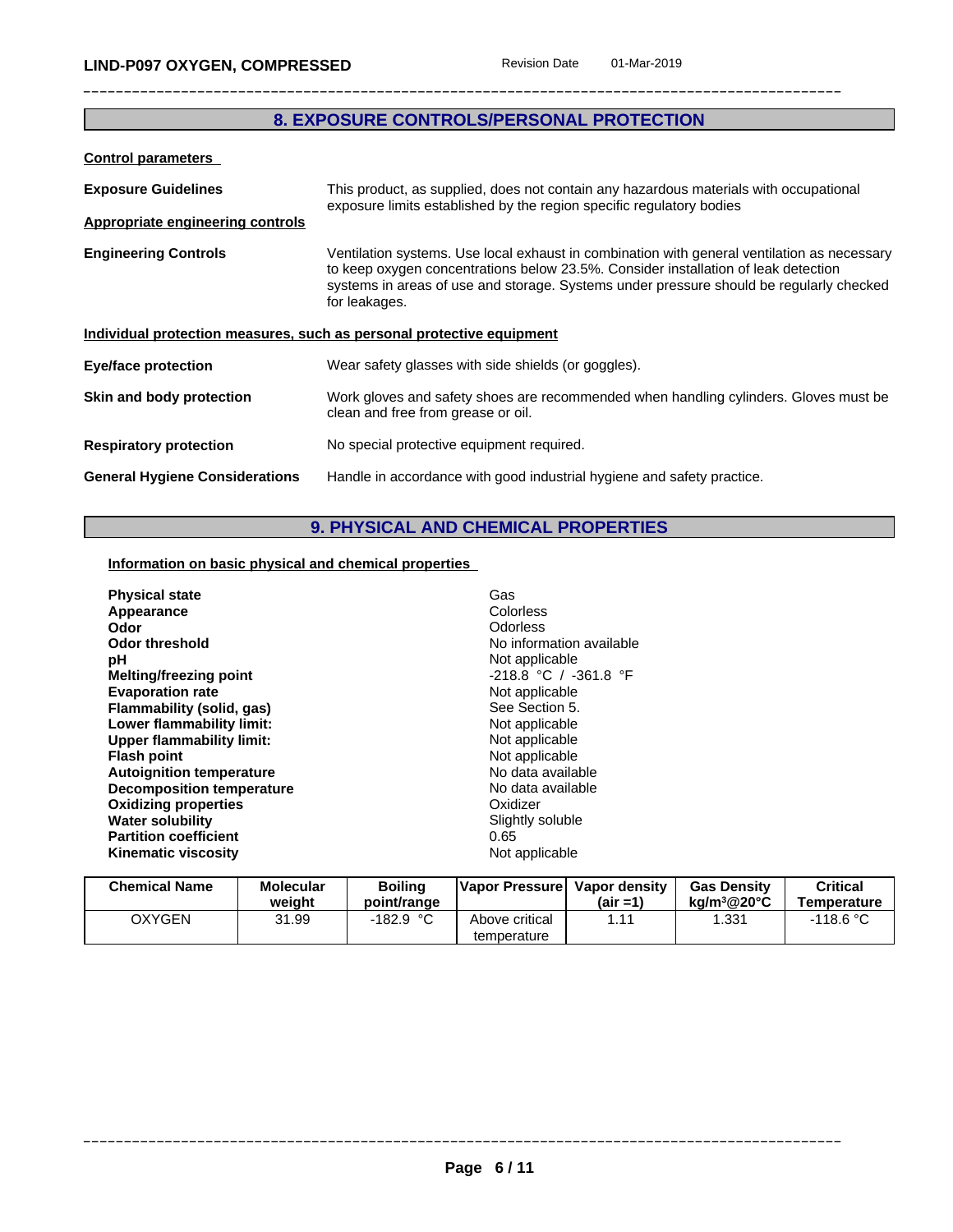# **10. STABILITY AND REACTIVITY**

## **Reactivity**

Not reactive under normal conditions

## **Chemical stability**

Stable under normal conditions.

#### **Explosion data**

**Sensitivity to Mechanical Impact** None. **Sensitivity to Static Discharge** None.

#### **Possibility of Hazardous Reactions**

May cause or intensify fire; oxidizer. Will support and accelerate combustion of combustible materials (wood, paper, oil, debris, etc).

**Conditions to avoid**

None under recommended storage and handling conditions (see Section 7).

**Incompatible materials**

Reducing agents. Combustible material. Organic material. Oil. Grease.

## **Hazardous Decomposition Products**

None known.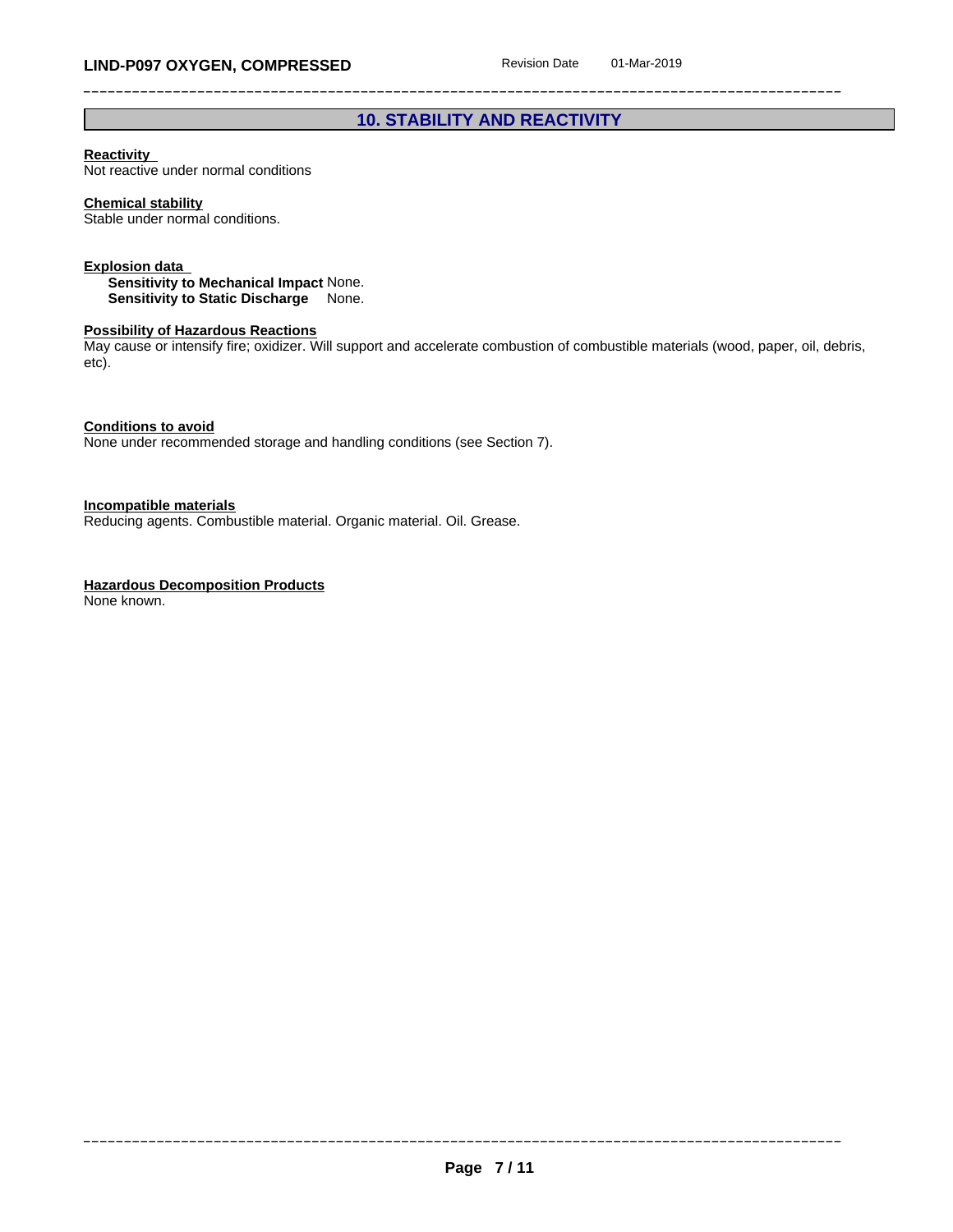# **11. TOXICOLOGICAL INFORMATION**

| Information on likely routes of exposure                                                                                                                                                                                                                                                                                                                   |                                                                                                                                                                                                                                                                                                                                 |
|------------------------------------------------------------------------------------------------------------------------------------------------------------------------------------------------------------------------------------------------------------------------------------------------------------------------------------------------------------|---------------------------------------------------------------------------------------------------------------------------------------------------------------------------------------------------------------------------------------------------------------------------------------------------------------------------------|
| <b>Inhalation</b>                                                                                                                                                                                                                                                                                                                                          | No data available                                                                                                                                                                                                                                                                                                               |
| <b>Skin contact</b>                                                                                                                                                                                                                                                                                                                                        | No data available                                                                                                                                                                                                                                                                                                               |
| Eye contact                                                                                                                                                                                                                                                                                                                                                | No data available                                                                                                                                                                                                                                                                                                               |
| Ingestion                                                                                                                                                                                                                                                                                                                                                  | Not an expected route of exposure.                                                                                                                                                                                                                                                                                              |
| Information on toxicological effects                                                                                                                                                                                                                                                                                                                       |                                                                                                                                                                                                                                                                                                                                 |
| <b>Symptoms</b>                                                                                                                                                                                                                                                                                                                                            | Oxygen is not acutely toxic under normal pressure. Oxygen is more toxic when inhaled at<br>elevated pressures. Depending upon pressure and duration of exposure, pure oxygen at<br>elevated pressures may cause cramps, dizziness, difficulty breathing, convulsions, edema<br>and death.                                       |
|                                                                                                                                                                                                                                                                                                                                                            | Delayed and immediate effects as well as chronic effects from short and long-term exposure                                                                                                                                                                                                                                      |
| <b>Irritation</b><br><b>Sensitization</b><br>Germ cell mutagenicity<br>Carcinogenicity<br><b>Reproductive toxicity</b><br><b>STOT - single exposure</b><br><b>STOT - repeated exposure</b><br><b>Aspiration hazard</b><br><b>Numerical measures of toxicity</b><br><b>Product Information</b><br>Oral LD50<br><b>Dermal LD50</b><br><b>Inhalation LC50</b> | Not classified.<br>Not classified.<br>Not classified.<br>This product does not contain any carcinogens or potential carcinogens listed by OSHA,<br>IARC or NTP.<br>Not classified.<br>Not classified.<br>Not classified.<br>Not applicable.<br>No information available<br>No information available<br>No information available |
|                                                                                                                                                                                                                                                                                                                                                            | <b>12. ECOLOGICAL INFORMATION</b>                                                                                                                                                                                                                                                                                               |
| <b>Ecotoxicity</b><br>Will not bioconcentrate.                                                                                                                                                                                                                                                                                                             |                                                                                                                                                                                                                                                                                                                                 |
| Persistence and degradability<br>Not applicable.                                                                                                                                                                                                                                                                                                           |                                                                                                                                                                                                                                                                                                                                 |
| <b>Bioaccumulation</b><br>Will not bioconcentrate.                                                                                                                                                                                                                                                                                                         |                                                                                                                                                                                                                                                                                                                                 |
|                                                                                                                                                                                                                                                                                                                                                            | <b>13. DISPOSAL CONSIDERATIONS</b>                                                                                                                                                                                                                                                                                              |
|                                                                                                                                                                                                                                                                                                                                                            |                                                                                                                                                                                                                                                                                                                                 |

#### **Waste treatment methods**

**Disposal of wastes** Do not attempt to dispose of residual waste or unused quantities. Return in the shipping container PROPERLY LABELED WITH ANY VALVE OUTLET PLUGS OR CAPS SECURED AND VALVE PROTECTION CAP IN PLACE to Messer for proper disposal.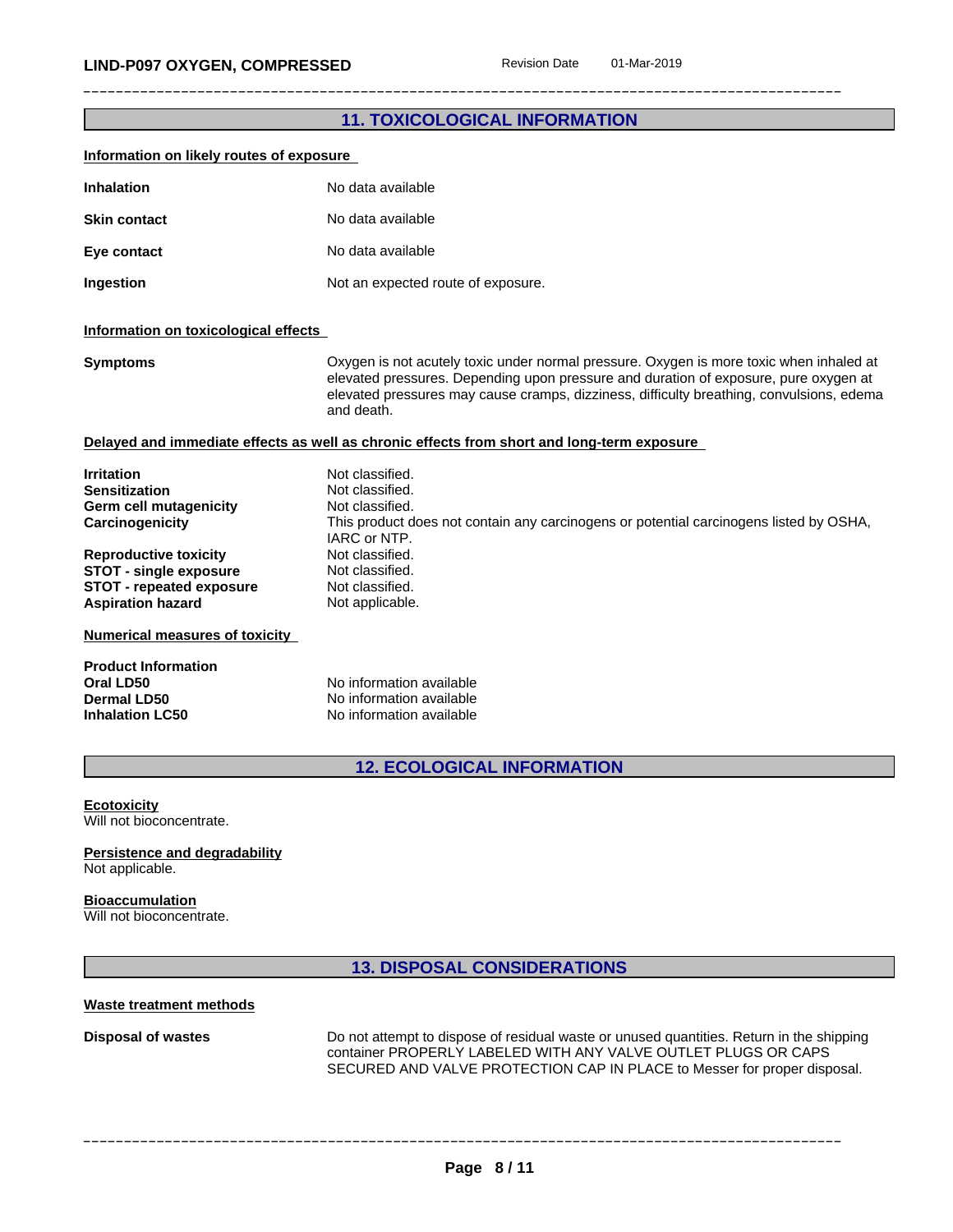# **14. TRANSPORT INFORMATION**

# **DOT**

| UN/ID no.<br>Proper shipping name<br><b>Hazard Class</b><br><b>Subsidiary class</b><br><b>Special Provisions</b><br><b>Description</b><br><b>Emergency Response Guide</b><br><b>Number</b> | <b>UN1072</b><br>Oxygen, compressed<br>$2.2^{\circ}$<br>5.1<br>A14, 110<br>UN1072, Oxygen, compressed, 2.2 (5.1)<br>122 |
|--------------------------------------------------------------------------------------------------------------------------------------------------------------------------------------------|-------------------------------------------------------------------------------------------------------------------------|
| TDG<br>UN/ID no.<br>Proper shipping name<br><b>Hazard Class</b><br><b>Subsidiary class</b><br><b>Description</b>                                                                           | UN1072<br>Oxygen, compressed<br>2.2<br>5.1<br>UN1072, Oxygen, compressed, 2.2 (5.1)                                     |
| IATA<br>UN/ID no.<br>Proper shipping name<br><b>Hazard Class</b><br><b>Subsidiary hazard class</b><br><b>ERG Code</b><br><b>Description</b>                                                | UN1072<br>Oxygen, compressed<br>2.2<br>5.1<br>2X<br>UN1072, Oxygen, compressed, 2.2 (5.1)                               |

# **IMDG**

| UN/ID no.                      | UN1072                  |
|--------------------------------|-------------------------|
| Proper shipping name           | Oxygen, compressed      |
| <b>Hazard Class</b>            | 22                      |
| <b>Subsidiary hazard class</b> | 5.1                     |
| EmS-No.                        | $F-C. S-W$              |
| <b>Special Provisions</b>      | 355                     |
| <b>Description</b>             | UN1072, Oxygen, compres |
|                                |                         |

**UN1072** 

**Properant enancy property enancy n EmS-No.** F-C, S-W **Special Provisions** 355 **Description** UN1072, Oxygen, compressed, 2.2 (5.1)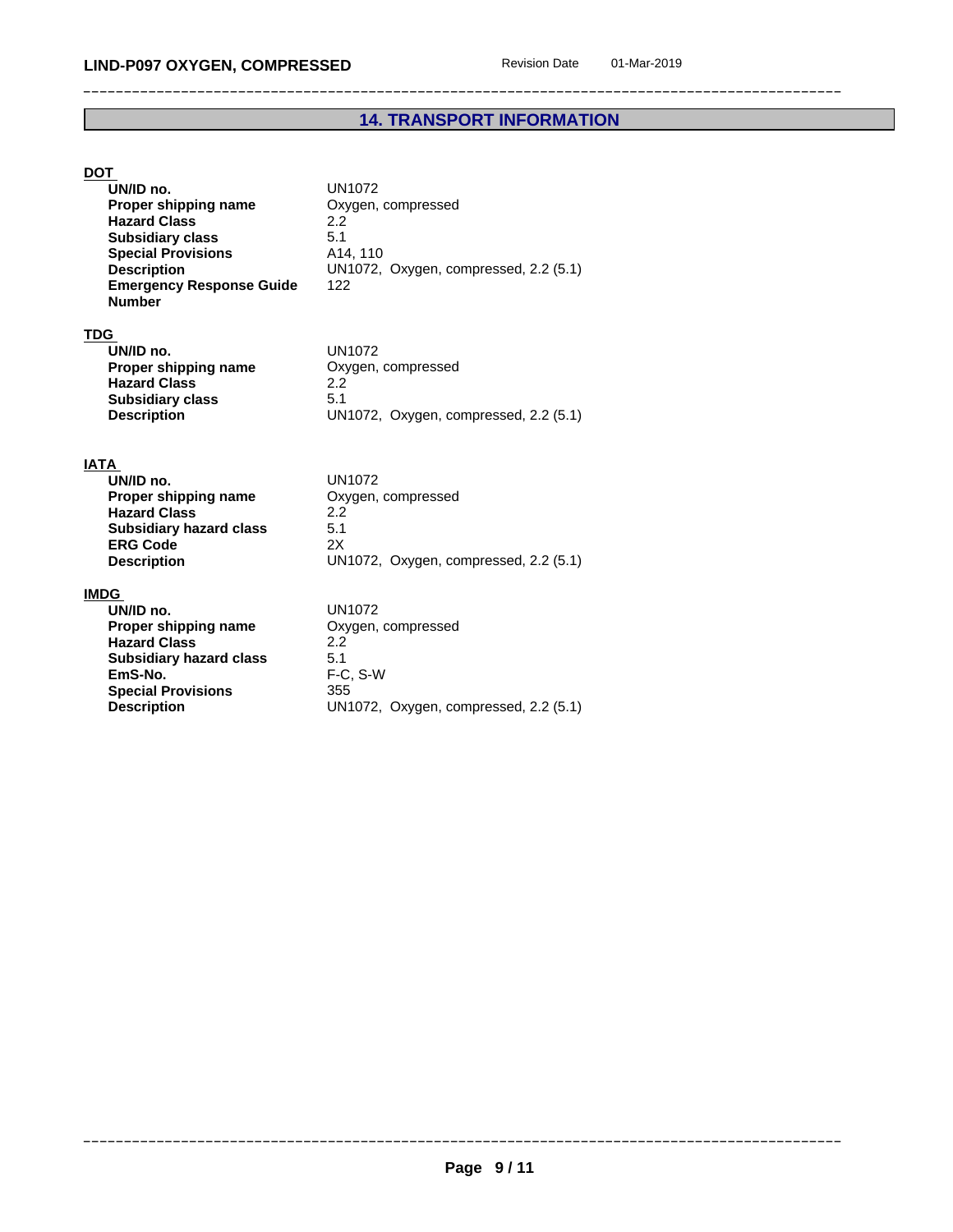# **15. REGULATORY INFORMATION**

## **INTERNATIONAL INVENTORIES**

| TSCA                 | Complies |
|----------------------|----------|
| <b>DSL/NDSL</b>      | Complies |
| <b>EINECS/ELINCS</b> | Complies |

**Legend:** 

**TSCA** - United States Toxic Substances Control Act Section 8(b) Inventory **DSL/NDSL** - Canadian Domestic Substances List/Non-Domestic Substances List **EINECS/ELINCS** - European Inventory of Existing Chemical Substances/European List of Notified Chemical Substances

#### **US FEDERAL REGULATIONS**

#### **SARA 313**

Section 313 of Title III of the Superfund Amendments and Reauthorization Act of 1986 (SARA). This product does not contain any chemicals which are subject to the reporting requirements of the Act and Title 40 of the Code of Federal Regulations, Part 372.

#### **SARA 311/312 Hazard Categories**

Should this product meet EPCRA 311/312 reporting criteria at 40 CFR 370, refer to Section 2 of this SDS for appropriate classifications.

#### **CERCLA**

This material, as supplied, does not contain any substances regulated as hazardous substances under the Comprehensive Environmental Response Compensation and Liability Act (CERCLA) (40 CFR 302) or the Superfund Amendments and Reauthorization Act (SARA) (40 CFR 355). There may be specific reporting requirements at the local, regional, or state level pertaining to releases of this material.

#### **Clean Air Act,Section 112 Hazardous Air Pollutants (HAPs) (see 40 CFR 61)**

This product does not contain any substances regulated as hazardous air pollutants (HAPS) under Section 112 of the Clean Air Act Amendments of 1990.

#### **CWA** (Clean Water Act)

This product does not contain any substances regulated as pollutants pursuant to the Clean Water Act (40 CFR 122.21 and 40 CFR 122.42)

#### **Risk and Process Safety Management Programs**

This material, as supplied, does not contain any regulated substances with specified thresholds under 40 CFR Part 68. This product does not contain any substances regulated as Highly Hazardous Chemicals pursuant to the 29 CFR Part 1910.110.

#### **US STATE REGULATIONS**

#### **California Proposition 65**

This product does not contain any Proposition 65 chemicals

#### **U.S. State Right-to-Know Regulations**

| <b>Chemical Name</b> | <b>Jersey</b><br>New | Massachusetts | n.<br>nsylvania |
|----------------------|----------------------|---------------|-----------------|
| Oxyger               |                      |               |                 |
| 7782-44-7            |                      |               |                 |